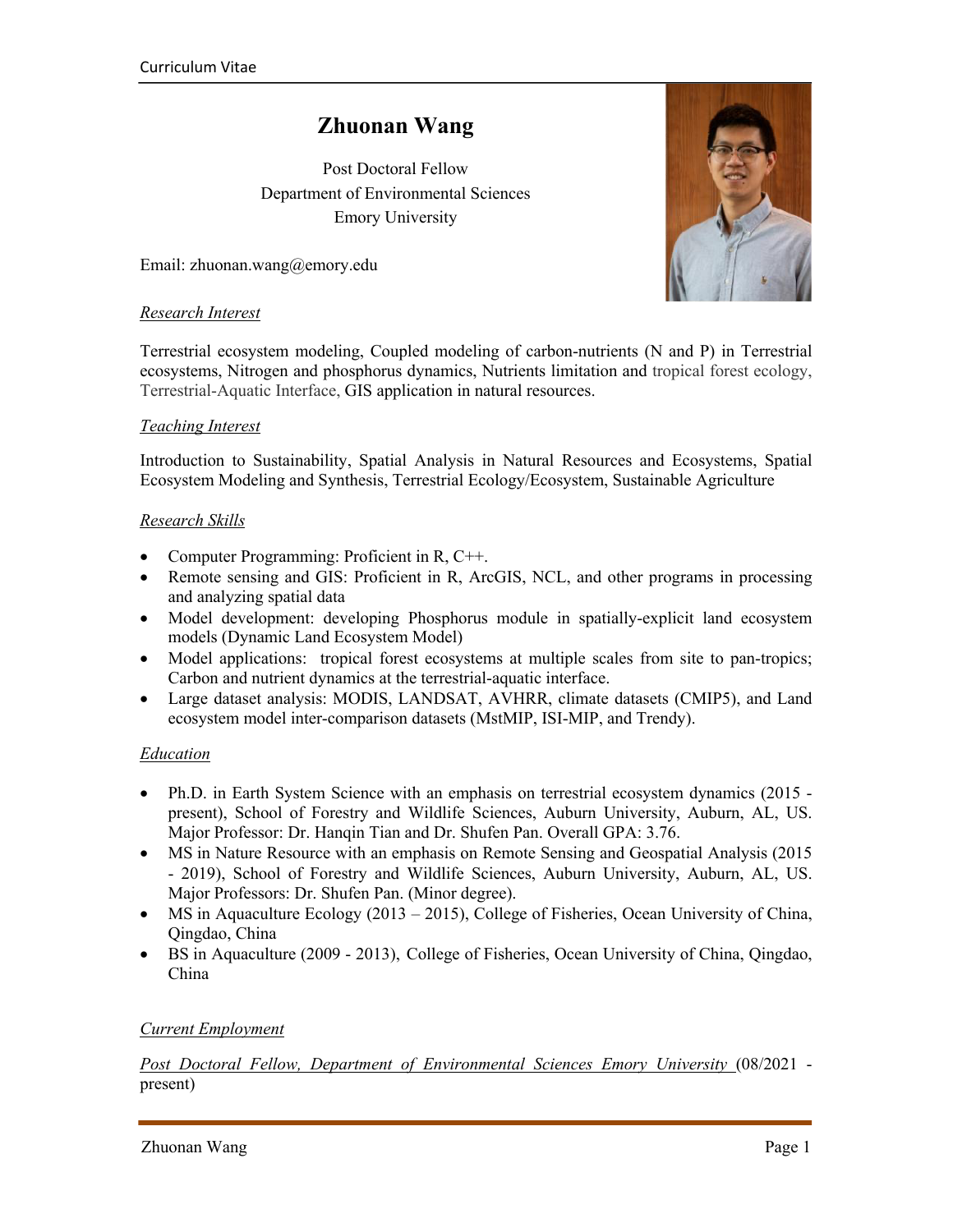# *Past Employment*

- Graduate Research Assistant, Laboratory for GIS and Remote Sensing Applications, School of Forestry and Wildlife Sciences, Auburn University (8/2015 – 8/2021)
- Graduate Research Assistant, Ocean University of China (8/2013 8/2015)

# *Research Experience*

- **Phosphorus limitation impact on tropical rainforests ecosystems** (2018 present): Investigate the impact of phosphorus limitation constrains intact tropical rainforests responses to CO2 fertilization effect by using the land ecosystem modeling.
- **Terrestrial ecosystem model development and improvement** (2015 present): Improve model representations of phosphorus cycle on the platform of the Dynamic Land Ecosystem Model (DLEM).
- **Water, carbon, and phosphorus exports from river to coastal area** (2015 present): Study the water, carbon, and phosphorus exports from river under the impacts of climate change, land use change and management, and  $CO<sub>2</sub>$  concentration increase.
- **The model intercomparison with rainfall manipulation experiments** (2018): Rainfall manipulation experiments as simulated by terrestrial biosphere models.

# *Teaching and Mentoring Experience*

• Graduate Teaching Assistant for graduate laboratory, GIS Application in Natural Resources, Auburn University (Fall semester, 2016)

# *Professional Organization Membership*

- American Geophysical Union (AGU) since 2016
- EGU member

# *Hobbies*

Jogging/running, Cooking, Movie, basketball.

# *Peer-reviewed Publications*

Published:

- 1. **Wang, Z.,** Tian, H., Yang, J., Shi, H., Pan, S., Yao, Y., et al. (2020). Coupling of phosphorus processes with carbon and nitrogen cycles in the dynamic land ecosystem model: Model structure, parameterization, and evaluation in tropical forests. Journal of Advances in Modeling Earth Systems, 12, e2020MS002123. https://doi.org/10.1029/2020MS002123
- 2. Paschalis, A., Fatichi, S., Zscheischler, J., Ciais, P., Bahn, M., Boysen, L., Chang, J., De Kauwe, M., Estiarte, M., Goll, D., Hanson, P. J., Harper, A. B., Hou, E., Kigel, J., Knapp, A. K., Larsen, K. S., Li, W., Lienert, S., Luo, Y., Meir, P., Nabel, J. E. M. S., Ogaya, R., Parolari, A. J., Peng, C., Peñuelas, J., Pongratz, J., Rambal, S., Schmidt, I. K., Shi, H., Sternberg, M., Tian, H., Tschumi, E., Ukkola, A., Vicca, S., Viovy, N., Wang, Y.-P., **Wang, Z.**, Williams, K., Wu, D., Zhu, Q. (2020). Rainfall manipulation experiments as simulated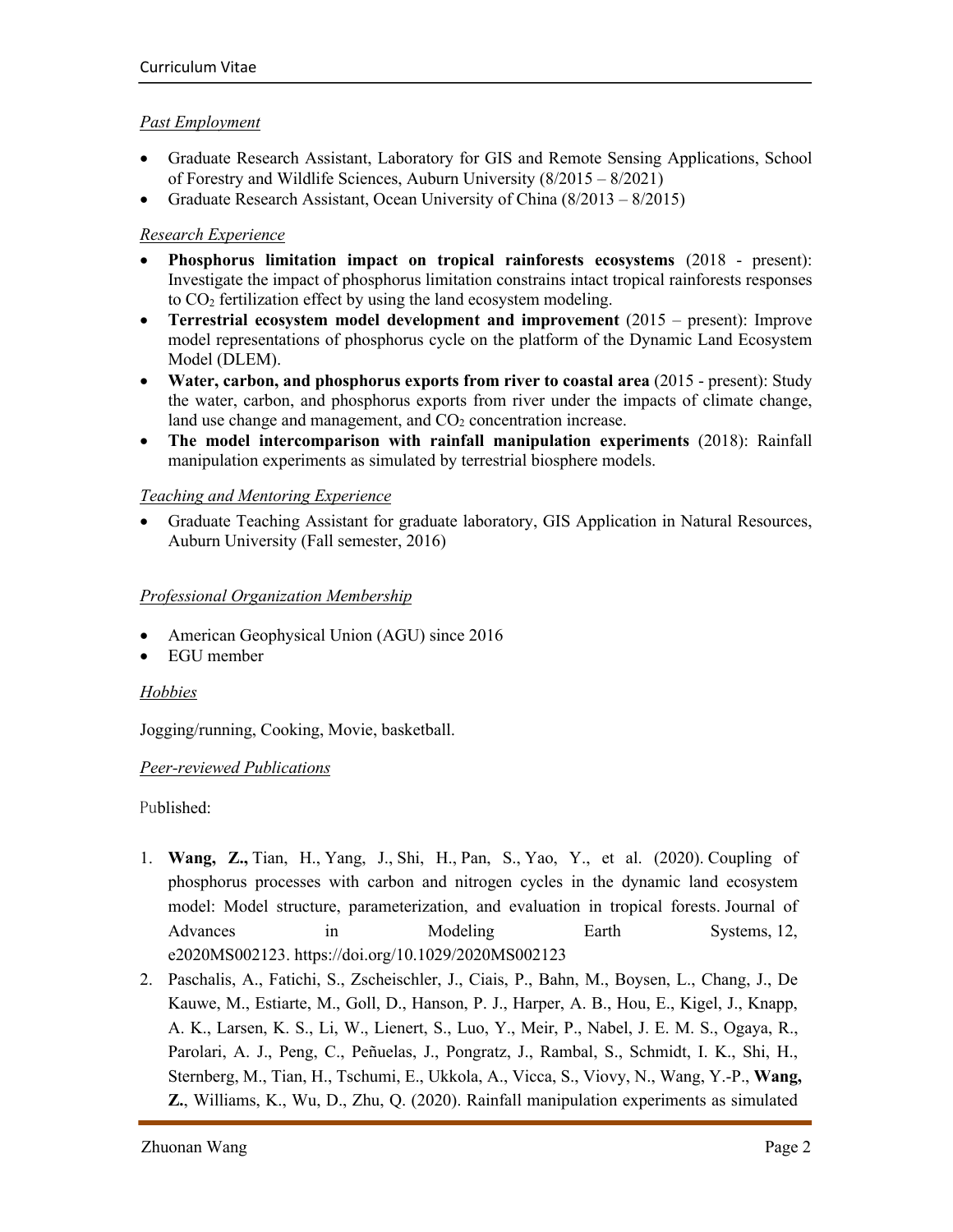by terrestrial biosphere models: Where do we stand? Global Change Biology, 26(6), 3336- 3355. doi:10.1111/gcb.15024

- 3. Gang, C., Pan, S., Tian, H., **Wang, Z.**, Xu, R., Bian, Z., Pan, N., Yao, Y., Shi, H. (2020). Satellite observations of forest resilience to hurricanes along the northern Gulf of Mexico. Forest ecology and management, 472, 118243. doi:https://doi.org/10.1016/j.foreco.2020.118243
- 4. Chen, Y., Dong, S., **Wang, Z.**, Wang, F., Gao, Q., Tian, X., Xiong, Y. (2015). Variations in CO₂ fluxes from grass carp Ctenopharyngodon Idella aquaculture polyculture ponds. Aquaculture Environment Interactions, 8, 31-40. doi:10.2307/24864966

**Wang, Z.,** Tian H., Yang, J., Shi H., Pan S. Phosphorus limit to the CO<sub>2</sub> fertilization effect in tropical rainforests as informed from a coupled biogeochemical model. Global Change Biology (submitted)

Bian, Z., Pan S, **Wang, Z.** Phosphorus loading and export from the Mississippi River Basin over the past century. Water resources research. (submitted)

Dong Xu, Guan C. Zhen, Tao Jiang, **Zhuonan Wang**, Ke Sun, Xiao Fan, Yan Zhang, Xiaowen Zhang, Yitao Wan, Haiyan Wu1, Zhi J. Tan, Nai H. Ye. Climate change increases neurotoxin of the harmful bloom diatom Pseudo-nitzschia globally. Science Advance.

In preparation:

Phosphorus limitation dampens the positive impacts of  $CO<sub>2</sub>$  fertilization on terrestrial ecosystem carbon and water cycles tropical rainforests in future

# *Presentations:*

Zhuonan Wang, Hanqin Tian, Jia Yang, Shufen Pan, Phosphorus Limitation on CO2 Fertilization Effect in the Terrestrial Ecosystems, AGU Fall meeting, New Orleans Ernest N. Morial Convention Center, New Orleans December 11-15, 2017.

Global Change and the Food, Energy, Water (FEW) Symposium (2018). Auburn AL. Coupling of Phosphorus Processes with Carbon and Nitrogen Cycles in the Dynamic Land Ecosystem Model: Model Structure, Parameterization and Evaluation in Tropical Forests.

Workshop on Coupled human-earth system for global sustainability (2019). Auburn AL.

North American Carbon Program 7<sup>th</sup> OPEN SCIENCE MEETING (2021) Online. Phosphorus limit to the CO2 fertilization effect in tropical rainforests as informed from a coupled biogeochemical model.